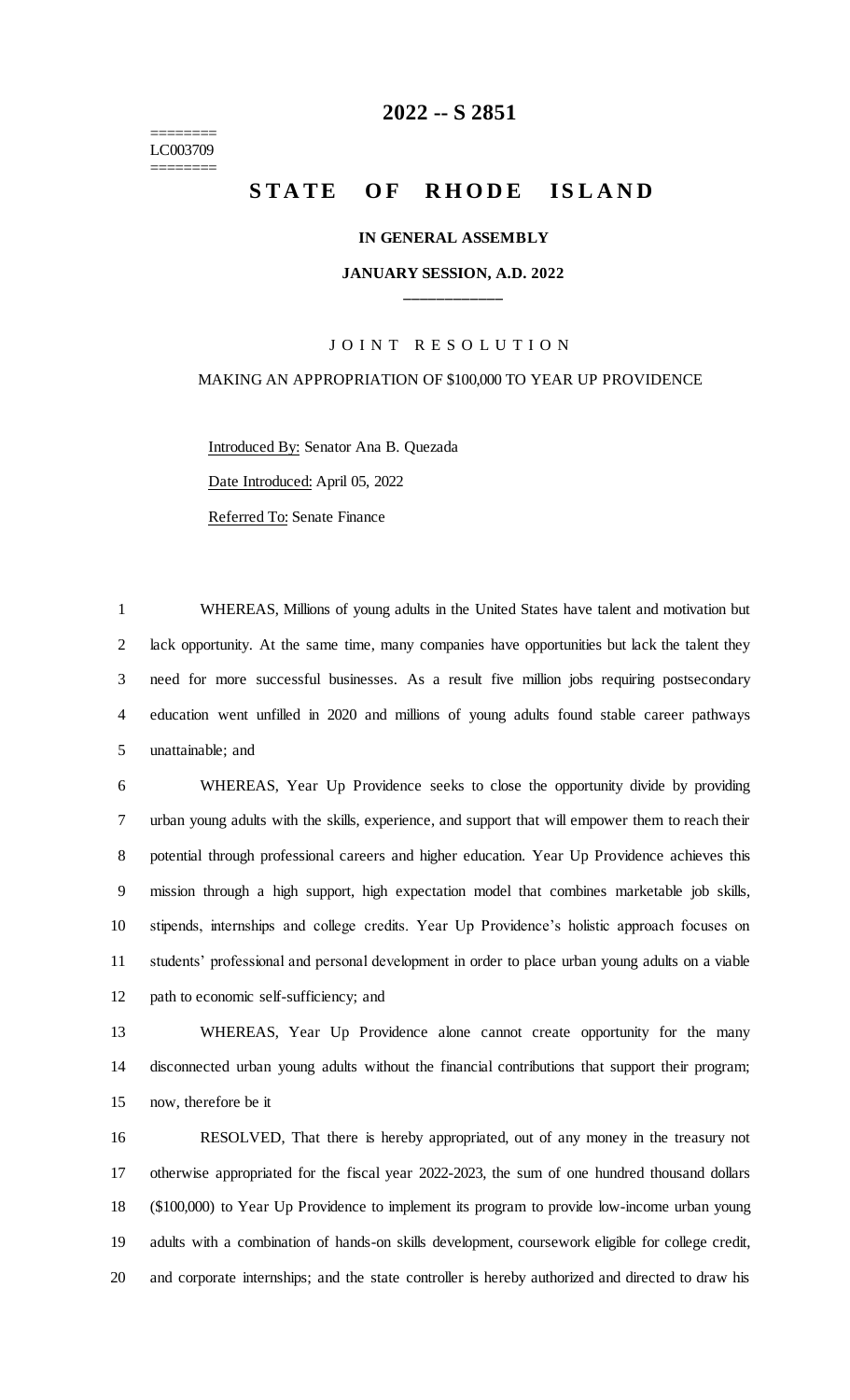- 1 orders upon the general treasurer for the payment of said sum, or so much thereof as may be from
- 2 time required, upon receipt of properly authenticated vouchers.

======== LC003709 ========